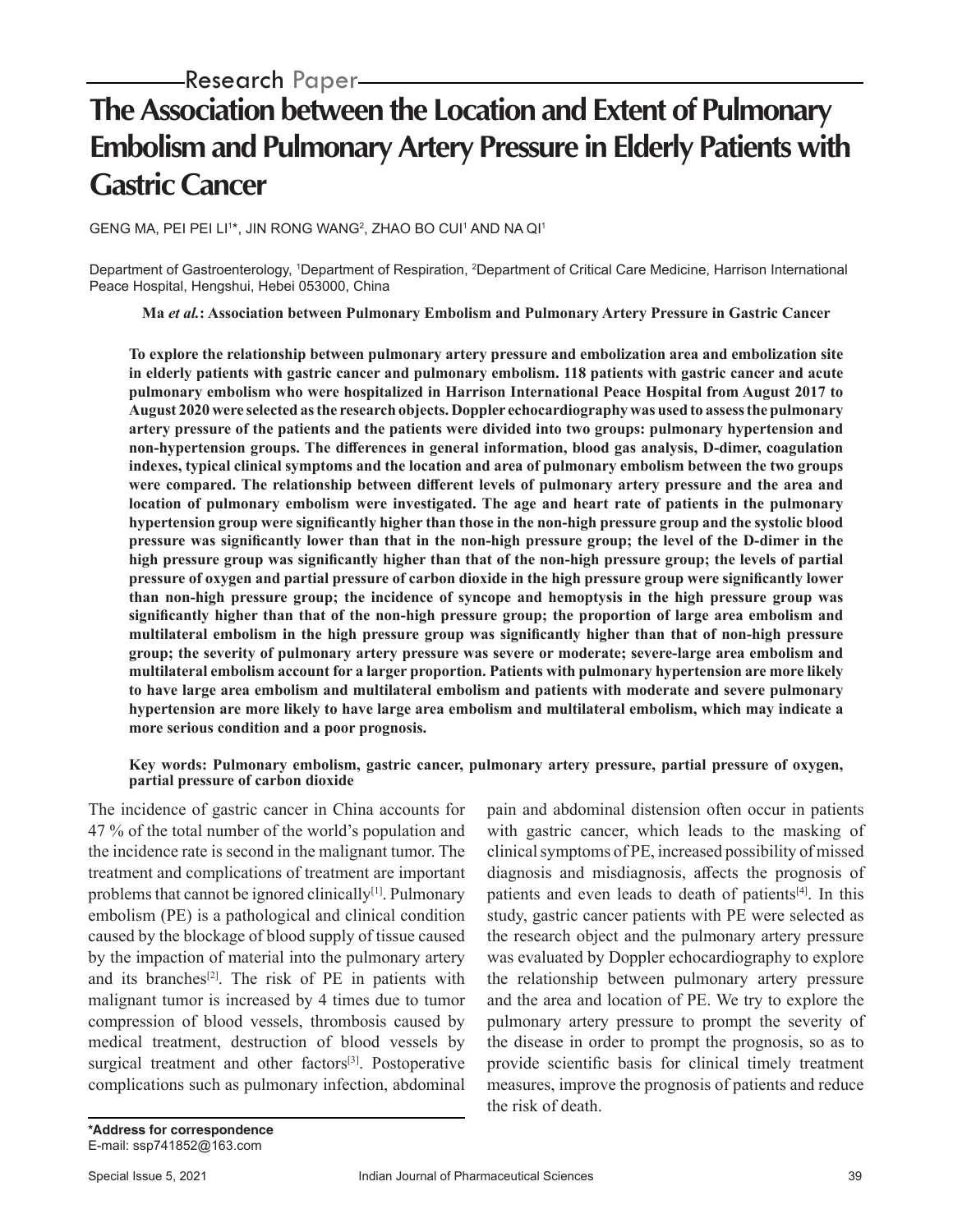## **MATERIALS AND METHODS**

## **General information:**

A total of 118 patients with gastric cancer and acute PE admitted to Harrison international peace hospital from August 2017 to August 2020 were selected as the research objects. All patients were over 60 y old and were diagnosed by computed tomography pulmonary angiography (CTPA) or/and radionuclide pulmonary ventilation/perfusion. Patients with suspected, but undiagnosed, incomplete clinical data, pulmonary heart disease and pulmonary hypertension were excluded. All patients were given anticoagulant or thrombolytic therapy after diagnosis. Among the 118 patients, 88 (74.58 %) were complicated within 1 mo after surgery and 25 (21.19 %) were complicated during or after chemotherapy and radiotherapy; 5 (4.24 %) patients were diagnosed with gastric cancer due to PE symptoms. All patients were examined by color Doppler ultrasound before anticoagulant drugs were used. According to the results of pulmonary artery systolic pressure (PASP), the patients were divided into high pressure group and non-high pressure group. All patients voluntarily participated in the study and signed informed consent.

## **Research method:**

Collect the basic data of all subjects, including age, gender, heart rate, respiratory rate and systolic blood pressure.

Before anticoagulant therapy, fasting venous blood was collected for blood gas analysis, coagulation function and D-dimer examination.

PASP was measured by tricuspid regurgitation differential pressure method to evaluate the change of pulmonary artery pressure. Before anticoagulant therapy, all patients were examined by echocardiography to check whether there was tricuspid regurgitation. The probe angle and continuous wave Doppler sampling line were adjusted to make it consistent with the direction of regurgitation. The maximum velocity of tricuspid regurgitation was measured. The differential pressure of regurgitation was 4×2 (maximum tricuspid regurgitation velocity), PASP=differential pressure of regurgitation+mean pressure of right atrium, PASP>30 mmHg is pulmonary hypertension, when PASP is 31- 50 mmHg is mild; when PASP was 51-70 mmHg, it was moderate; 71 mmHg is severe.

**Evaluation of the severity of PE:** Massive PE; shock and hypotension were the main clinical manifestations, systolic blood pressure <90 mmHg and lasted for more than 15 min and the decrease of blood pressure caused by arrhythmia, left ventricular dysfunction, hypovolemia, infection and poisoning or bradycardia (heart rate <40 beats per min with shock) were excluded.

Massive embolism-Patients with systolic blood pressure ≥90 mmHg, combined with right ventricular dysfunction, one of the following conditions exists: Right ventricular dilatation, echocardiography results show that the ratio of right ventricular diameter to left ventricular diameter is greater than 0.9 or right ventricular systolic dysfunction; the ratio of right ventricular diameter to left ventricular diameter was greater than 0.9; brain natriuretic peptide >90 pg/ml, or N-terminal pro brain natriuretic peptide >500 pg/ ml; electrocardiogram (ECG) changes; new, complete or incomplete right bundle branch block, ST segment elevation or depression in precordial lead, T wave inversion; troponin I>0.4 ng/ml; troponin T>0.1 ng/ ml; non large area embolization exclude large area embolization and sub large area embolization. In this paper, sub massive embolism and massive embolism were classified as massive embolism group.

According to the location of embolism, the location of PE can be divided into unilateral on the left or right side and bilateral on the left and right sides.

# **Statistical analysis:**

All data were analyzed by statistical package for the social sciences (SPSS) 22.0. The measurement data such as age, heart rate and respiratory rate were calculated by mean±standard deviation. The differences between groups were analyzed by t test. Counting data such as gender, chest pain or chest tightness was expressed by rate and differences between groups were analyzed by chi square test,  $p<0.05$  means the difference is statistically significant.

# **RESULTS AND DISCUSSION**

Comparison of general information between the two groups was observed. The age and heart rate of patients in pulmonary hypertension group were significantly higher than those in non-hypertension group, but the systolic blood pressure was significantly lower than that in non-hypertension group, as shown in Table 1.

Comparison of blood gas analysis results between the two groups was done. Partial pressure of oxygen  $({\rm PaO}_2),$ partial pressure of carbon dioxide  $(PaCO<sub>2</sub>)$  values of pulmonary hypertension group were significantly lower than those of non-hypertension group and the difference was statistically significant, as shown in Table 2.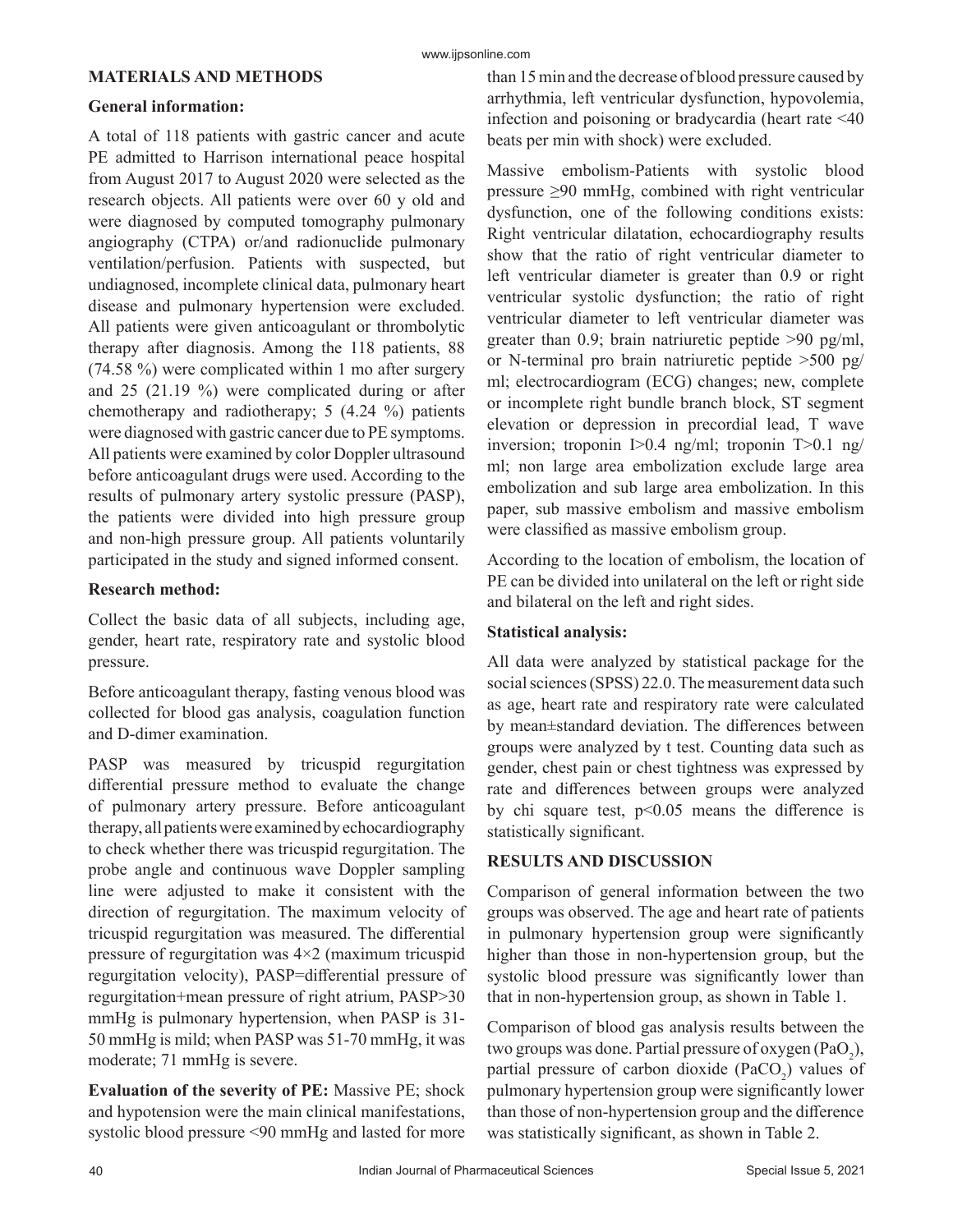|                                 | High pressure group<br>$(n=54)$ | Non-high pressure<br>group $(=64)$ | <b>Statistics</b> | p       |
|---------------------------------|---------------------------------|------------------------------------|-------------------|---------|
| Age $(y)$                       | $68.7+4.9$                      | $64.6 + 4.4$                       | 4.787             | < 0.001 |
| Gender (male/female)            | 23/31                           | 27/37                              | 0.002             | 0.965   |
| Heart rate (times/min)          | $90.5+9.7$                      | $84.6 \pm 9.4$                     | 3.478             | 0.001   |
| Respiratory rate<br>(times/min) | $23.4 + 2.9$                    | $22.9 \pm 3.0$                     | 0.916             | 0.362   |
| Systolic pressure<br>(mmhg)     | $124.5 \pm 14.7$                | $134.8 \pm 15.2$                   | 3.723             | < 0.001 |

## **TABLE 1: COMPARISION OF BASIC DATA BETWEEN GROUPS**

|                          | High pressure group<br>$(n=54)$ | Non-high pressure<br>group $(n=64)$ | <b>Statistics</b> |         |
|--------------------------|---------------------------------|-------------------------------------|-------------------|---------|
| PaO <sub>2</sub> (mmHg)  | $70.44 \pm 9.54$                | $79.12 \pm 9.43$                    | 4.955             | < 0.001 |
| PaCO <sub>2</sub> (mmHg) | $34.16 + 4.19$                  | $37.37 \pm 4.33$                    | 4.072             | < 0.001 |

Comparison of D-dimer and coagulation index between two groups was done. The level of D-dimer in pulmonary hypertension group was significantly higher than that in non-hypertension group. There was no significant difference in coagulation indexes between the high pressure group and the non-high pressure group, as shown in Table 3.

Comparison of the main clinical symptoms between the two groups was also observed. The incidence of syncope in the pulmonary hypertension group was significantly higher than that in the non-hypertension group and the incidence of hemoptysis in the hypertension group was significantly higher than that in the non-hypertension group, as shown in Table 4.

Comparison of the location and area of PE between the two groups was carried out. The proportion of patients with massive embolism in pulmonary hypertension group was significantly higher than that in nonhypertension group; the proportion of patients with multi-lateral embolism was significantly higher than that of patients without high pressure, as shown in Table 5.

The relationship between the location and area of PE and the degree of pulmonary hypertension was observed. Among the patients with severe pulmonary hypertension, 88.89 % had massive embolism and 100.00 % had bilateral embolism. Among the patients with moderate pulmonary hypertension, 66.67 % had massive embolism and 88.89 % had bilateral embolism. There were significant differences in embolism area and location among patients with different degrees of hypertension. Patients with large area and bilateral embolism had more severe pulmonary hypertension, as shown in Table 6.

|                                                       | High pressure group<br>(n=54) | Non-high pressure<br>group $(n=64)$ | <b>Statistics</b> | р       |
|-------------------------------------------------------|-------------------------------|-------------------------------------|-------------------|---------|
| D-Dimer $(\mu g/ml)$                                  | $1.87 \pm 0.27$               | $1.26 \pm 0.23$                     | 13.254            | < 0.001 |
| Prothrombin time (PT)<br>(s)                          | $13.32 \pm 1.24$              | $12.97 \pm 1.32$                    | 0.126             | 0.900   |
| Activated partial<br>thromboplastin time<br>(APTT)(s) | $35.84 \pm 2.84$              | $35.59 \pm 2.76$                    | 1.484             | 0.630   |
| International<br>normalized ratio (INR)               | $1.20 \pm 0.16$               | $1.17 \pm 0.14$                     | 1.086             | 0.280   |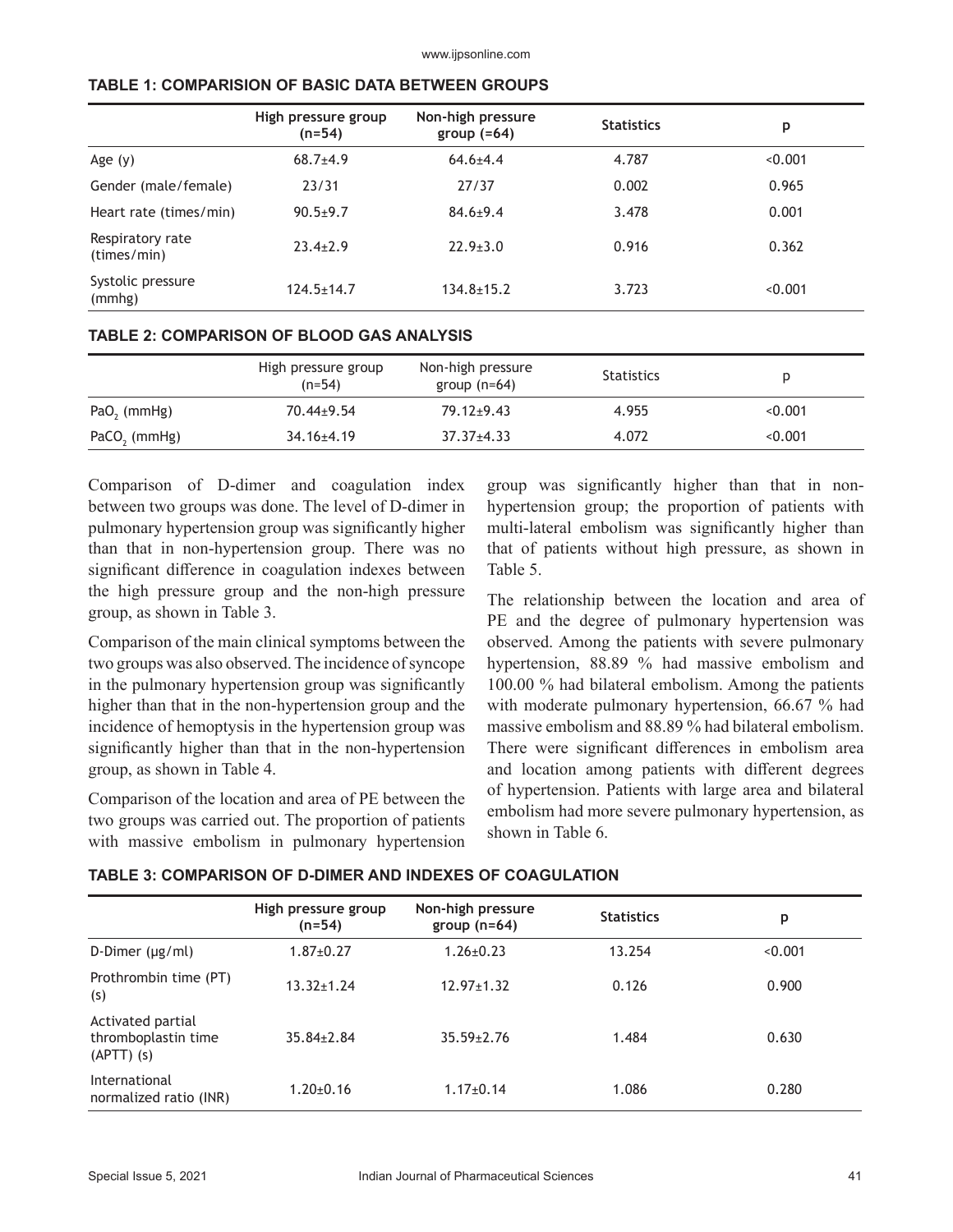www.ijpsonline.com

| <b>TABLE 4: COMPARISON OF MAIN CLINICAL SYMPTOMS</b> |  |  |
|------------------------------------------------------|--|--|
|------------------------------------------------------|--|--|

|                                   | High pressure group<br>$(n=54)$ | Non-high pressure<br>group $(n=64)$ | <b>Statistics</b> | p     |
|-----------------------------------|---------------------------------|-------------------------------------|-------------------|-------|
| Pectoralgia (n, %)                | 22 (40.74 %)                    | 29 (45.31 %)                        | 0.249             | 0.617 |
| Chest tightness (n, %)            | 38 (70.37 %)                    | 43 (67.19 %)                        | 0.138             | 0.710 |
| Dyspnea $(n, %)$                  | 29 (53.70 %)                    | 41 (64.06)                          | 1.302             | 0.254 |
| Shortness of breath<br>(n, %)     | 19 (35.19 %)                    | 23 (35.94 %)                        | 0.007             | 0.932 |
| Cough $(n, %)$                    | 29 (53.70 %)                    | 32 (50.00 %)                        | 0.161             | 0.688 |
| Syncope $(n, %)$                  | 13 (24.07 %)                    | 2(3.13%)                            | 11.584            | 0.001 |
| Palpitation (n, %)                | 14 (25.93 %)                    | 16 (25.00)                          | 0.013             | 0.908 |
| Hemoptysis (n, %)                 | 8(18.81%)                       | 2(3.13%)                            | 5.160             | 0.023 |
| Swelling of lower limbs<br>(n, %) | 17 (31.48 %)                    | 20 (31.25 %)                        | 0.001             | 0.978 |
| Pleural effusion (n, %)           | 20 (37.04 %)                    | 23 (35.94 %)                        | 0.015             | 0.902 |

## **TABLE 5: COMPARISON OF THE LOCATION AND AREA OF PE BETWEEN GROUPS**

|                | High pressure group<br>(n=54) | Non-high pressure<br>group $(n=64)$ | <b>Statistics</b> | p     |
|----------------|-------------------------------|-------------------------------------|-------------------|-------|
| Embolic area   |                               |                                     | 4.372             | 0.037 |
| Large area     | 28 (51.85 %)                  | 21 (32.81 %)                        |                   |       |
| Non large area | 26 (48.19 %)                  | 43 (67.19 %)                        |                   |       |
| Embolic site   |                               |                                     | 4.827             | 0.028 |
| Multilaterally | 43 (79.63 %)                  | 39 (60.94 %)                        |                   |       |
| Unilateral     | 11 $(20.37%)$                 | 25 (39.06 %)                        |                   |       |

## **TABLE 6: THE RELATIONSHIP BETWEEN THE LOCATION AND AREA OF PE AND THE DEGREE OF PULMONARY HYPERTENSION**

|                   |               | Degree of pulmonary hypertension |               |
|-------------------|---------------|----------------------------------|---------------|
|                   | Mild $(n=27)$ | Moderate (n=18)                  | Severe (n=9)  |
| Embolic area      |               |                                  |               |
| Large area        | 8(29.63%)     | 12 (66.67 %)                     | 8(88.89%)     |
| Non large area    | 19 (70.37 %)  | 6(33.33%)                        | 1 $(11.11\%)$ |
| <b>Statistics</b> |               |                                  | 11.868        |
| p                 |               |                                  | 0.003         |
| Embolic site      |               |                                  |               |
| Multilaterally    | 18 (66.67 %)  | 16 (88.89 %)                     | $9(100.00\%)$ |
| Unilateral        | 9(33.33%)     | 2(11.11%)                        | $0(0.00\%)$   |
| <b>Statistics</b> |               |                                  | 9.632         |
| р                 |               |                                  | 0.009         |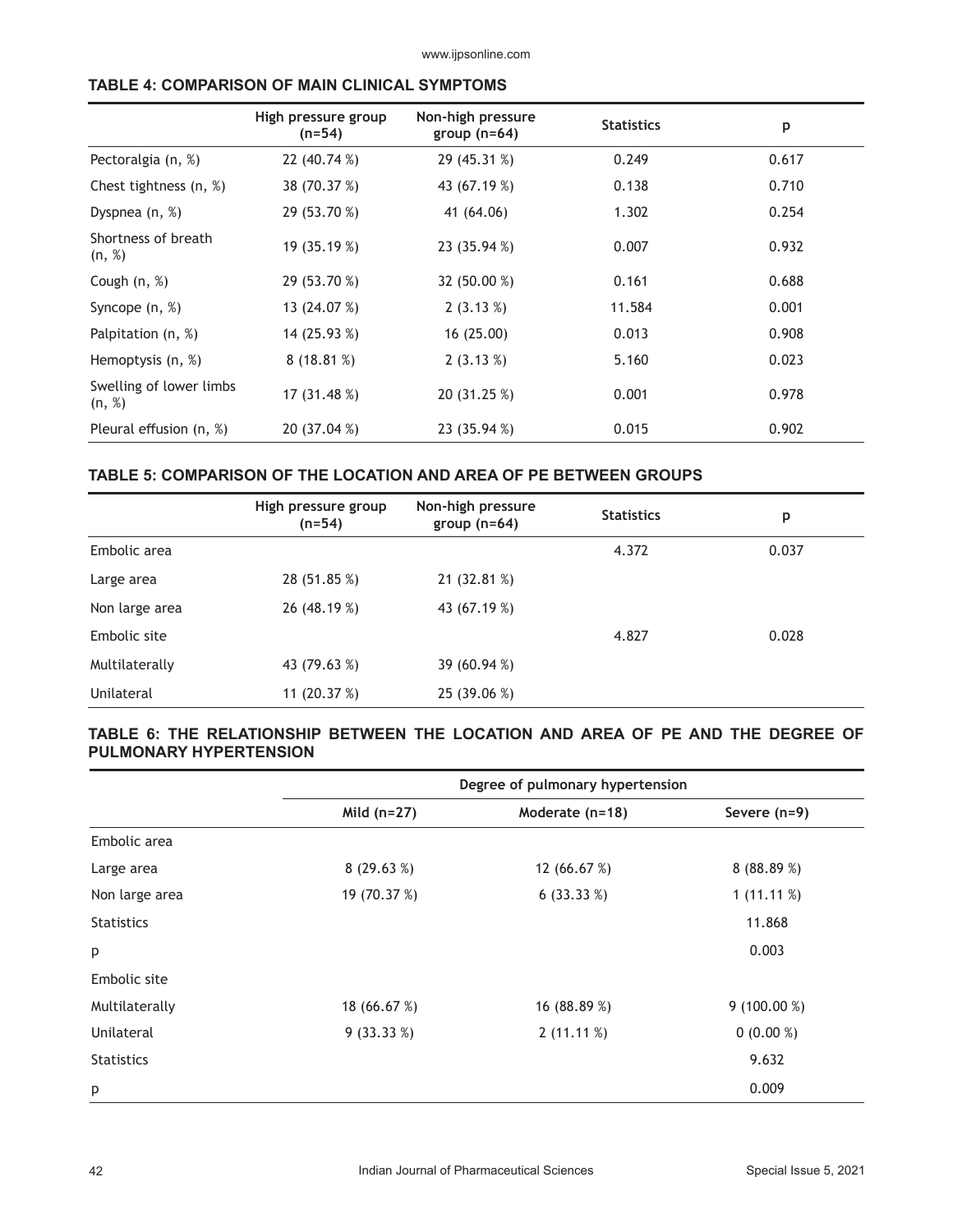The causes of PE include pulmonary thromboembolism (PTE), fat embolism syndrome, tumor embolism, etc., of which the most common is PTE, accounting for more than 90 % of  $PE^{[5]}$ . PTE is a disease caused by the obstruction of pulmonary artery or its branches due to the thrombosis of venous system, especially pelvic vein, lower extremity vein or right ventricle<sup>[6]</sup>. Although there is no significant clinical difference between PE caused by tumor patients and other causes, PE after gastric cancer surgery accounts for almost threequarters of gastric cancer complicated with PE. Studies have shown that acute PE after gastric cancer surgery is a serious complication with serious consequences. If it is not treated in time, it will be life-threatening<sup>[7]</sup>. In the past, there was insufficient understanding of gastric cancer complicated with PE, especially in postoperative patients, often accompanied by pulmonary infection, abdominal pain, abdominal distension, anastomotic leakage and other complications to cover up symptoms. The possibility of misdiagnosis and missed diagnosis was as high as 70 % and the mortality caused by untimely treatment could be as high as  $30\%$ <sup>[8-10]</sup>. Therefore, timely detection, timely diagnosis, timely prevention and treatment are effective means to reduce mortality.

Previous studies have shown that dyspnea, chest pain, cough, hemoptysis and syncope are common clinical symptoms of PE, but the specificity is  $low^{[11]}$ . When the scope of pulmonary artery obstruction is large, the typical "triad" can appear in a short time, namely dyspnea, chest pain and hemoptysis, which indicates that the prognosis of patients is poor. Syncope occurred in patients due to cardiac insufficiency, decreased cardiac output caused by systemic circulation disorders and cerebral insufficiency<sup>[12]</sup>. In this study, the incidence of hemoptysis and syncope in pulmonary hypertension group was significantly higher than that in non-hypertension group, suggesting that pulmonary hypertension group was more serious. In addition, the age, heart rate and systolic blood pressure of pulmonary hypertension group were significantly higher than those of non-hypertension group. The incidence rate of PE gradually increased with age and 20 % of those aged over 60. And 90 % of fatal PE occurred in people over  $50 \text{ y}$  old<sup>[13]</sup>.

D-dimer, as one of the degradation products of cross-linked fibrin, the rapid rise of D-dimer level indicates secondary hyperfibrinolysis, which is an important early warning of thrombotic tendency and hyperfibrinolysis *in vivo*<sup>[14]</sup>. When acute thrombosis occurs *in vivo*, it promotes thrombin production and activation of fibrinolytic system, leading to the increase of D-dimer level. D-dimer plays an important role in the early diagnosis of acute PE and is related to the risk of early death of PE[15,16]. In this study, the level of D-dimer in patients with pulmonary hypertension was significantly higher than that in patients without pulmonary hypertension, suggesting that the risk and prognosis of patients with pulmonary hypertension were worse than those in patients without pulmonary hypertension. In this study, the results of blood gas analysis showed that the levels of  $PaO_2$  and  $PaCO_2$  in patients with PE hypertension group were significantly lower than those in patients with non-hypertension group. During acute PE, hypoxemia may occur, the body's breathing deepens and speeds up to compensate,  $CO_2$  exhalation increases and hypocapnia appears<sup>[17]</sup>, indicating that the patient's condition is serious.

In this study, in the pulmonary hypertension group, the proportion of massive embolism and multi sided embolism was significantly higher than that in the nonhypertension group and there was a correlation between the area and location of embolism and the degree of hypertension. In patients with severe degree of hypertension, all were multi sided embolism and 88.89 % were massive embolism. The proportion of patients with moderate and severe hypertension is larger in patients with large area and multi-lateral embolism. The possibility of pulmonary artery pressure rising is also greater in patients with large surface area and large range of PE. Studies have shown that patients with massive PE have longer hospital stay, more serious condition and worse prognosis. The results of this study suggest that patients with high pulmonary artery pressure are more likely to have massive and multilateral embolism and their clinical prognosis is poor $[18]$ .

The clinical symptoms of PE are not typical and there are often missed diagnosis and misdiagnosis. The clinical operation of color Doppler echocardiography is convenient, noninvasive, repeatable and dynamic evaluation of pulmonary artery pressure. The degree of pulmonary hypertension is related to the area and location of embolism, which indirectly indicates the severity of the disease. In conclusion, there is a correlation between the degree of pulmonary hypertension and the area and location of PE. Monitoring pulmonary hypertension can indicate the severity of the disease and play a warning role in judging the prognosis.